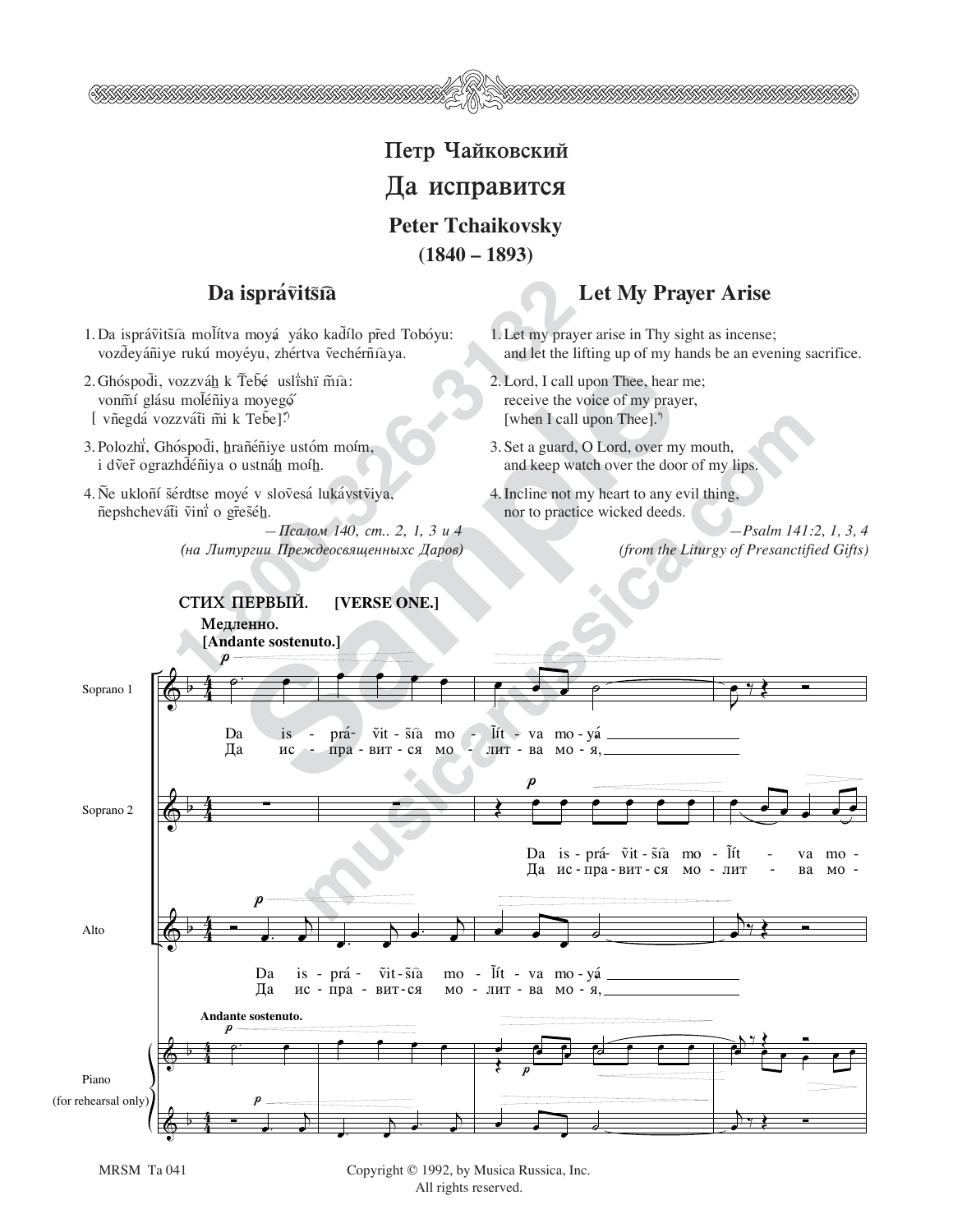

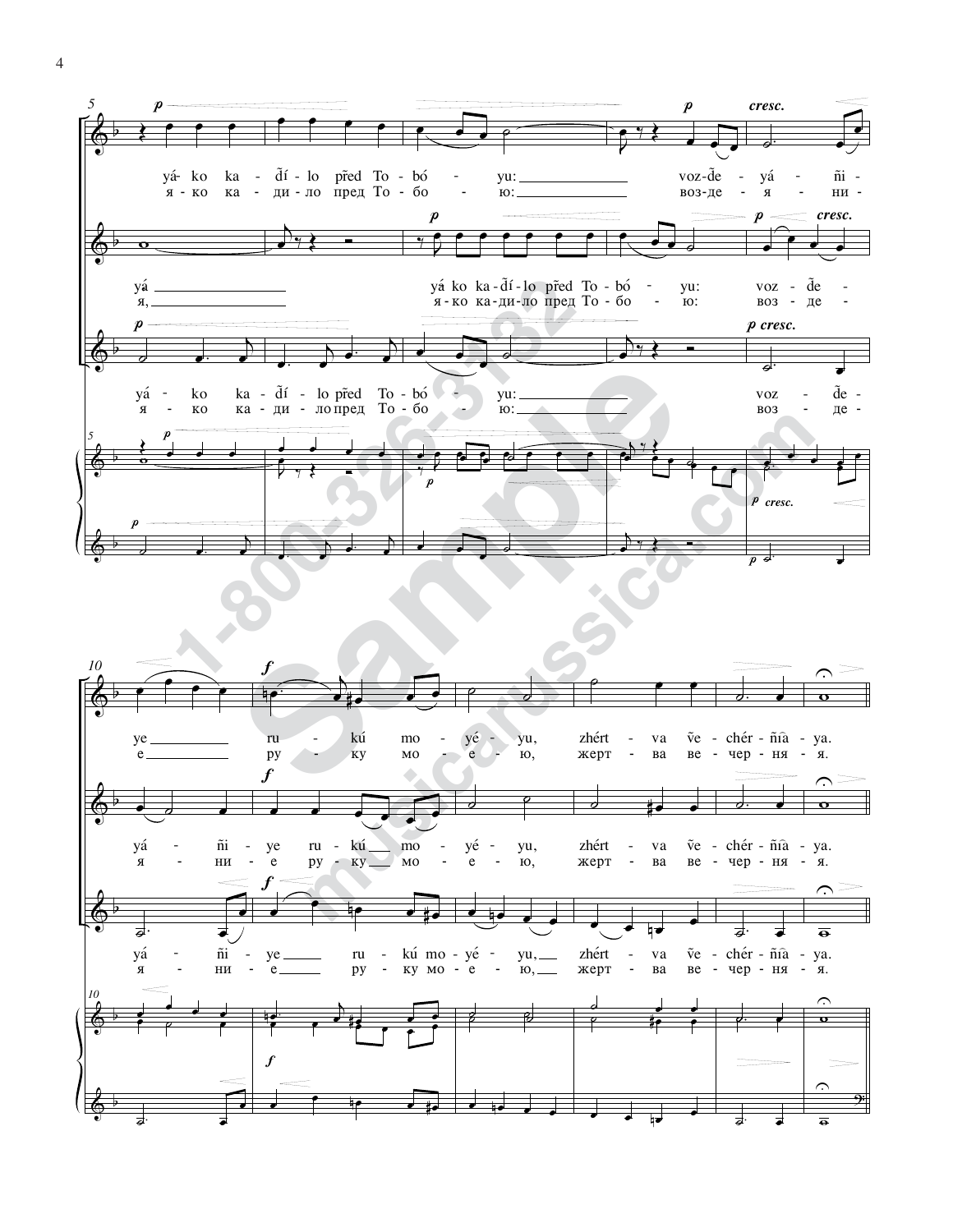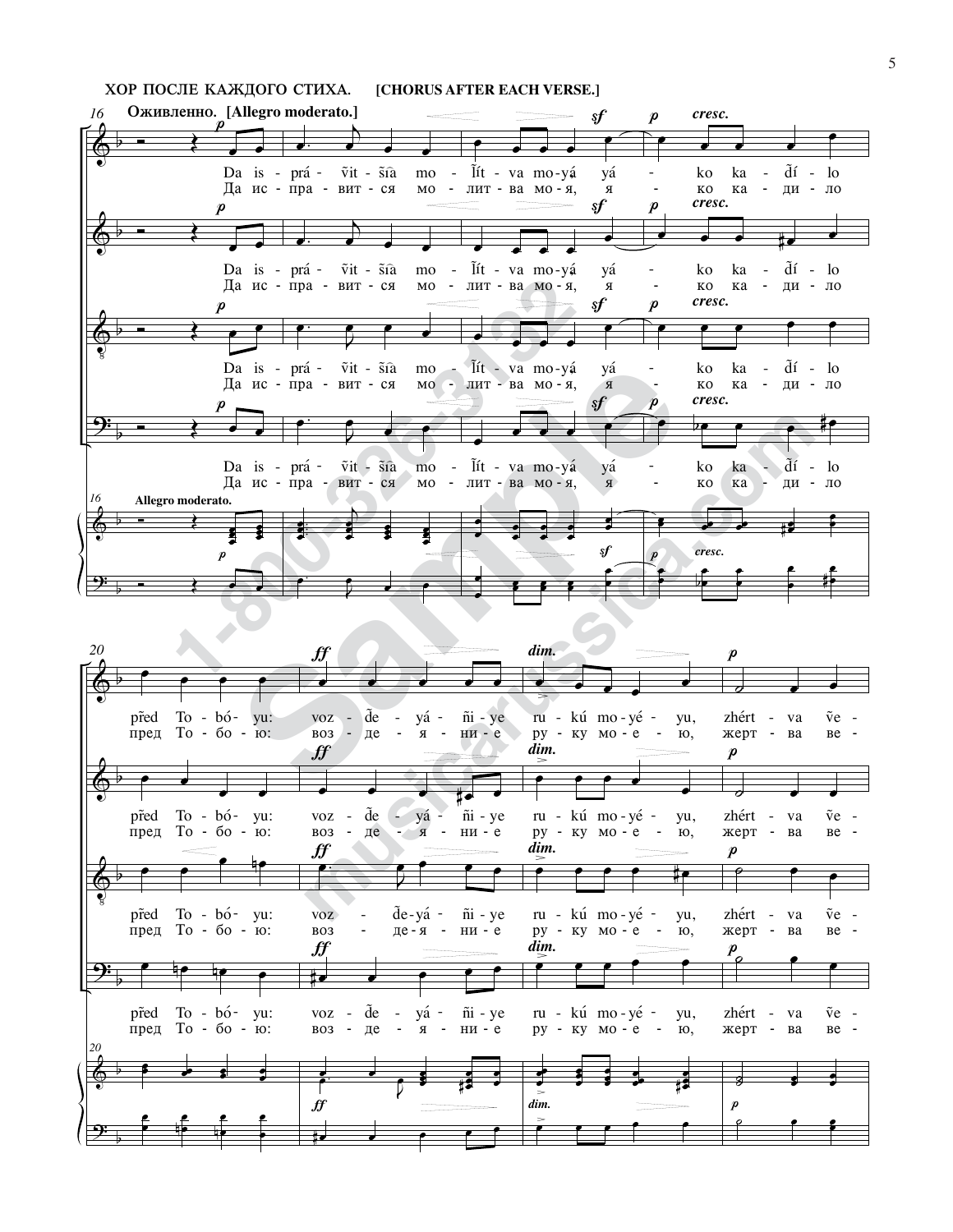

**СТИХ ВТОРОЙ. [VERSE TWO.]** 

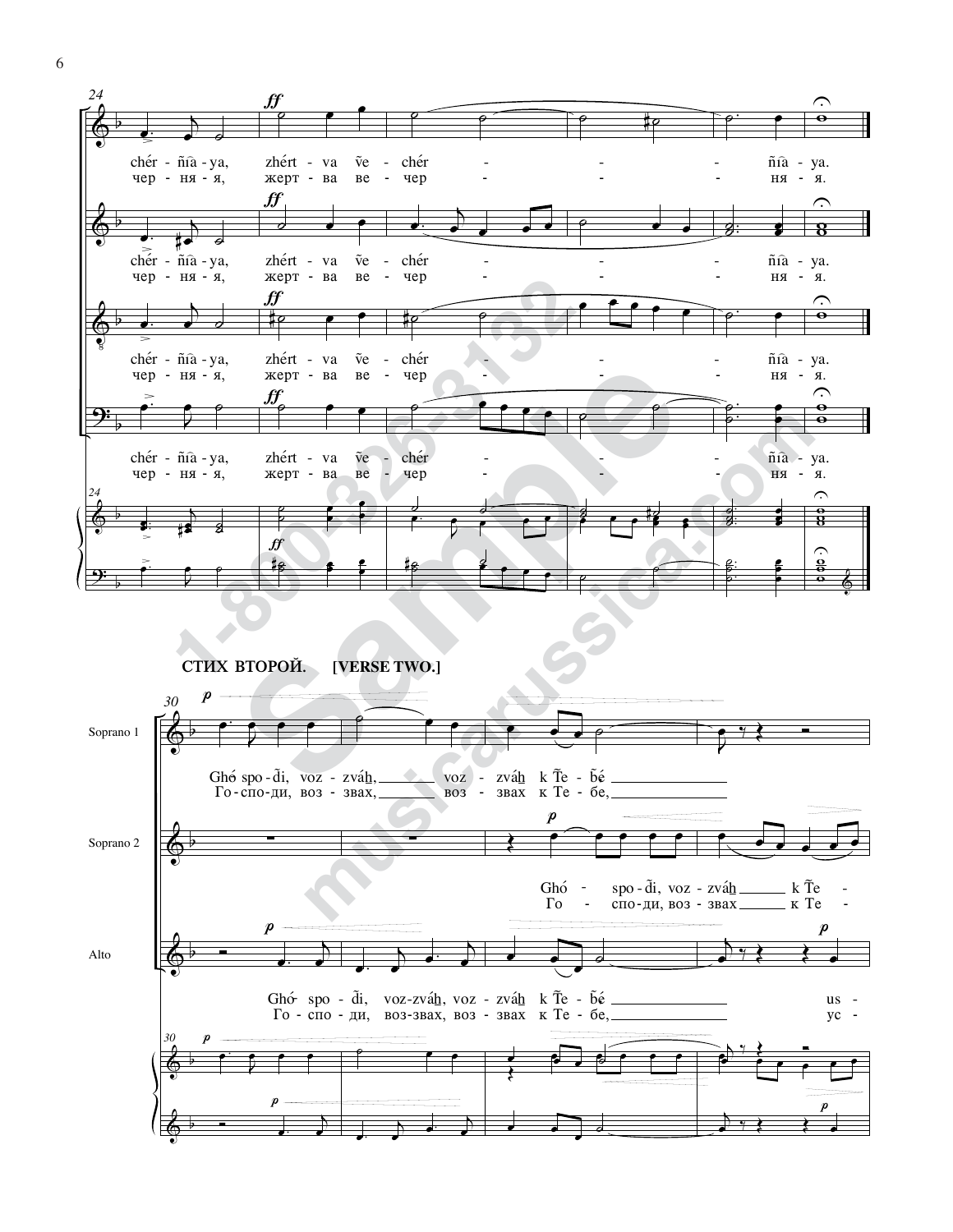

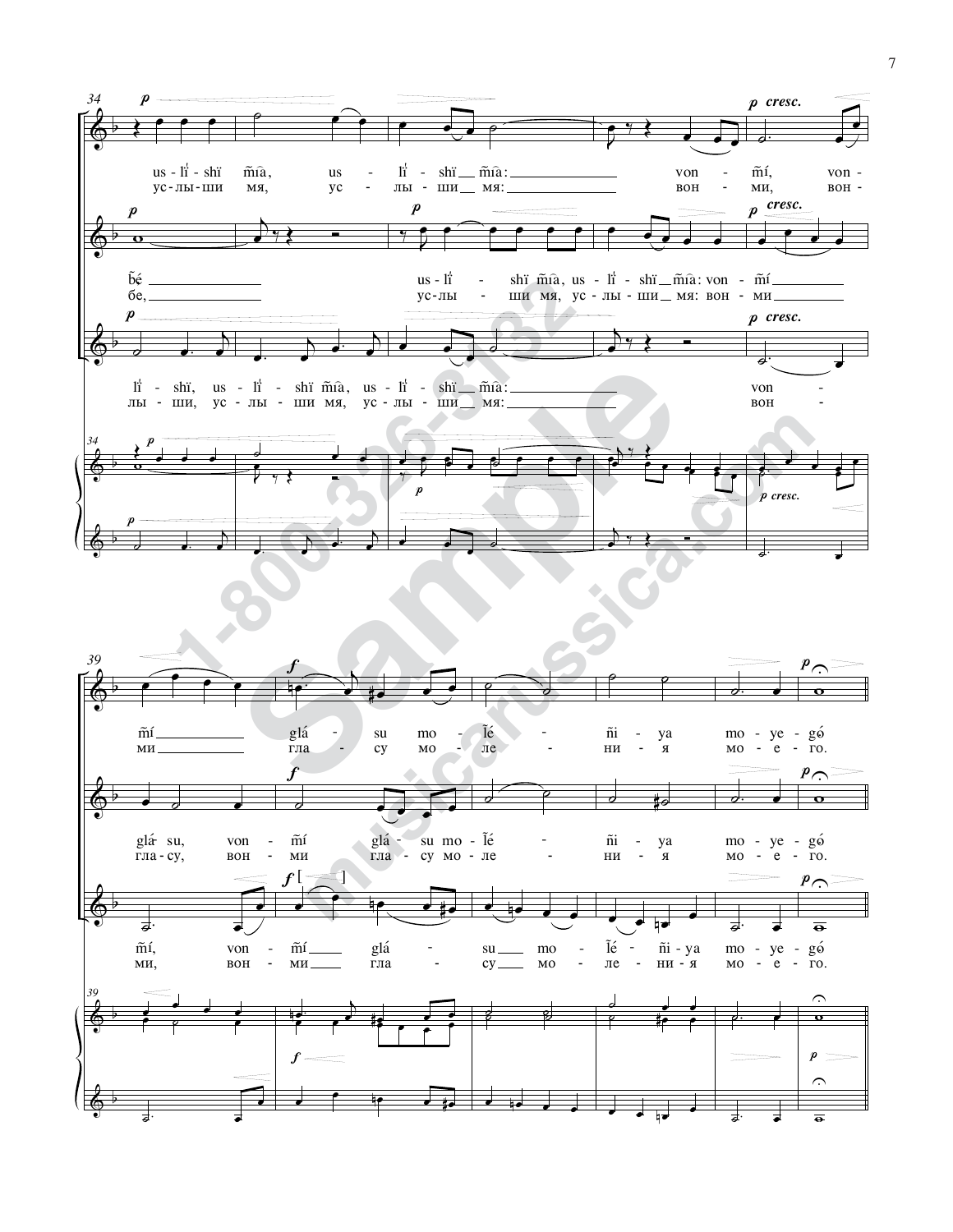

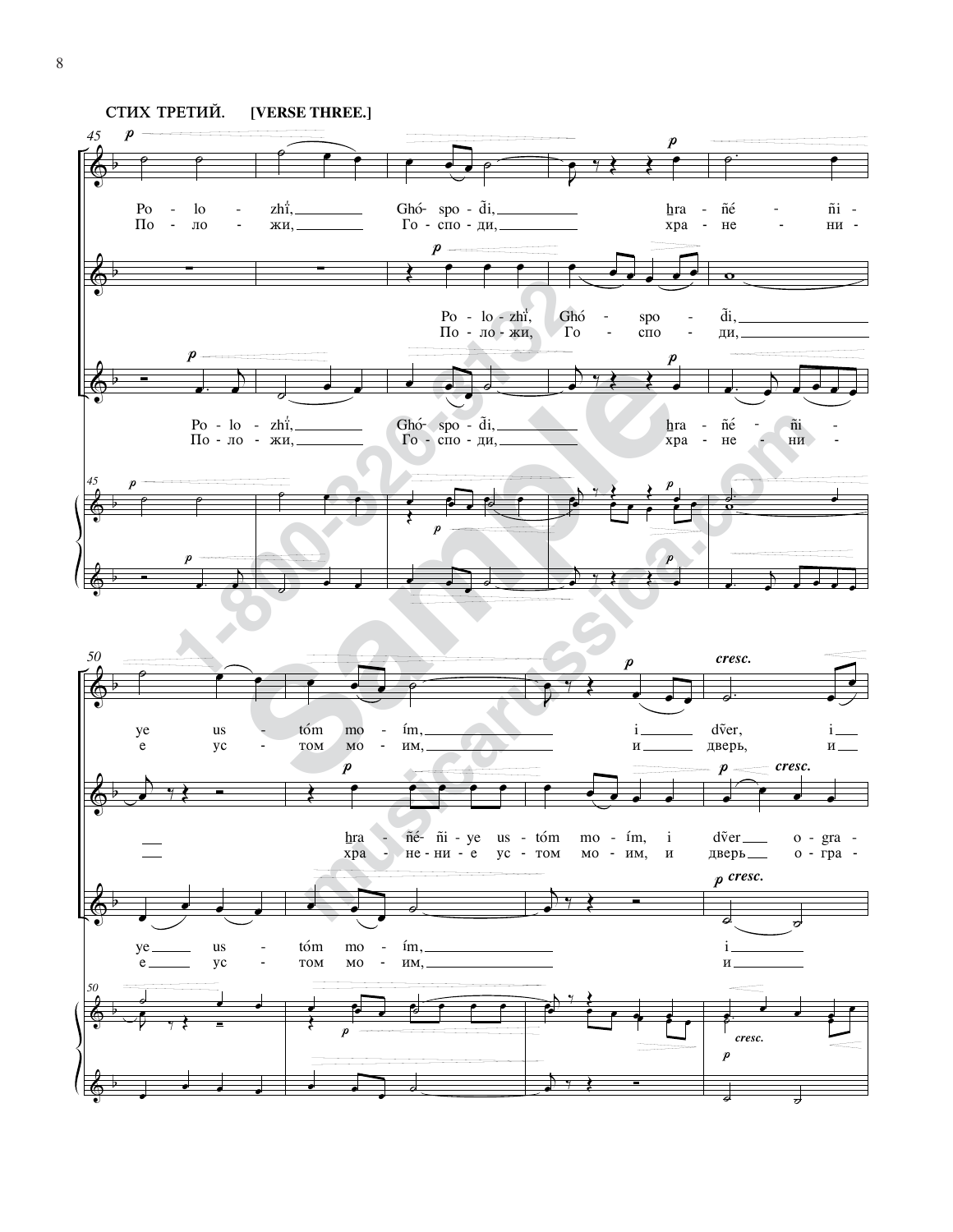